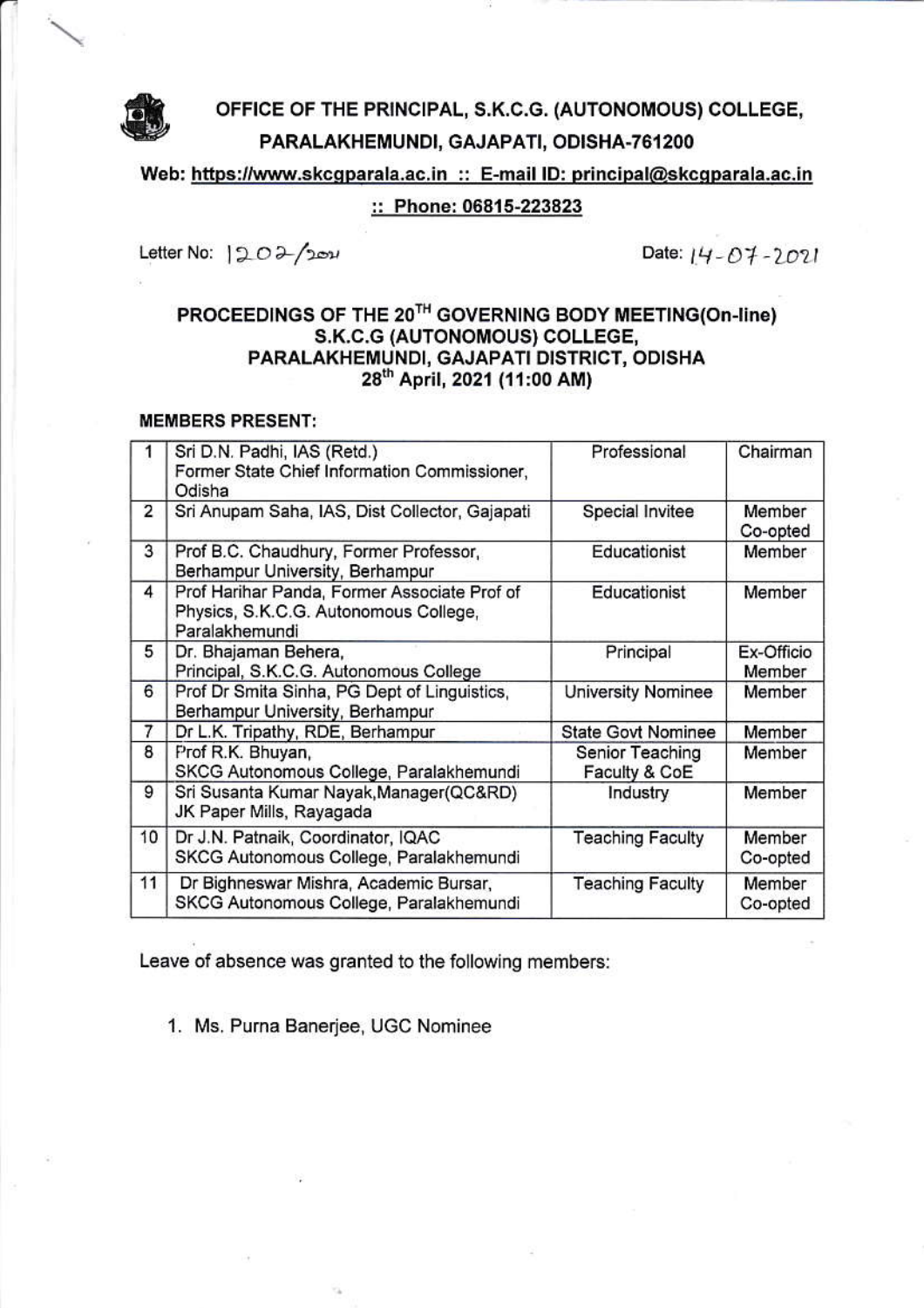## PROCEEDINGS OF 20th GOVERNING BODY MEETING(On-line)

S.K.C.G. Autonomous College, PARALAKHEMUNDI, Gajapati District [Held on Wednesday, 28<sup>th</sup> April, 2021, 11:00 AM]

- 1. The Principal, Dr Bhajaman Behera, welcomed the esteemed Members to the virtual GB meeting and explained the need for going virtual (online) owing to the prevailing Covid situation and the stipulated quidelines prescribed by Government and the District administration.
- 2. Thereafter, the Principal, Dr Behera requested Chairman Sri D.N. Padhi IAS (Retd.), to preside over the GB meeting.
- 3. The Chairman, in his opening remark, while welcoming all esteemed members to the meeting urged to take utmost caution and ensure safety of the students, of self as well as their family in this epidemic situation. While bemoaning the untimely demise of the former Principal, S.K.C.G. Autonomous College, late Mrs Gayatri Devi, Chairman along with all the members observed a "one minute silence" paying homage to the departed soul. It was decided to convey the Condolences to her husband.
- 4. The Agenda was then taken up. The proceedings along with the Action Taken Report (ATR) of the 19<sup>th</sup> GB meeting, held on 7<sup>th</sup> August, 2019 that had already been shared with the members online, the previous day, was reviewed.
- 5. The Chairman, at the outset, requested the special invitee member Sri Anupam Saha IAS, Collector and DM, Gajapati District, owing to his otherwise pressing engagements, to place his points/remarks regarding the different development works of the college he is associated with. Sri Saha briefly mentioned the progress.
- 6. The Chairman and the Principal profusely thanked Sri Saha for completing the construction of the side covers on the new foot-overbridge near the Principal's office well in time, before the rains.
- 7. With regard the issue of encroachment of the college land at the Sanjay Colony site, the District Administration asked the College Authority to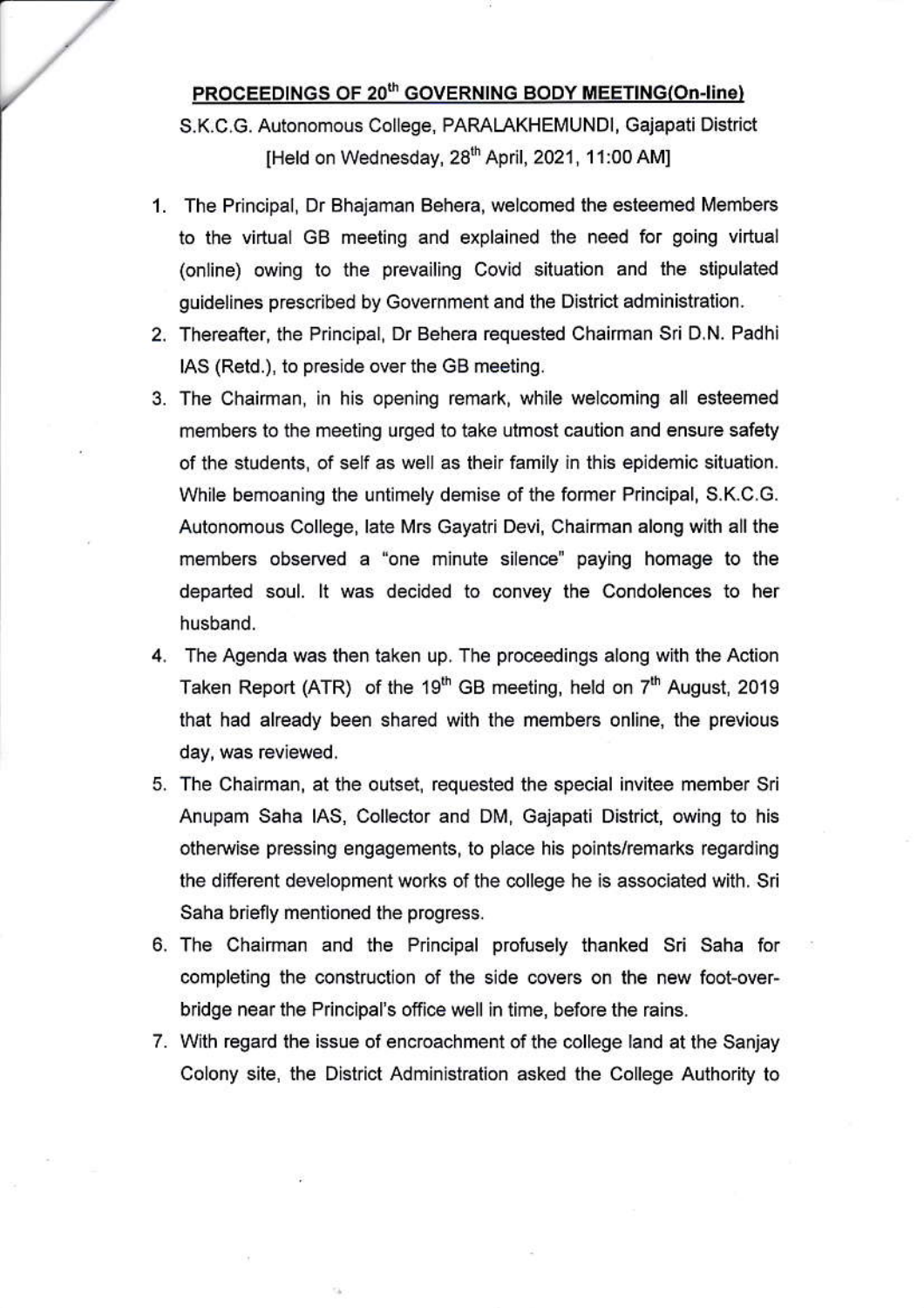send a reminder to take necessary steps for peaceful eviction of the unauthorized occupants, with a copy to the Department of Higher Education, Govt, of Odisha. The Principal, Dr Bhajaman Behera was advised to take immediate initiative in this matter.

- 8. Dr L.K. Tripathy, RDE clarified that the RUSA special inspection team ( of which he was a member) that visited the College in Nov 2019 had already submitted their report to the Government of Odisha. A communication in this regard (release of the remaining RUSA fund amounting to Rs 50 lakh) could be expected very soon.
- 9. The proposal made earlier to the Government requesting permission to open Self-financing courses was discussed in terms of feasibility to run such courses as per the latest, revised guidelines in the present circumstances. After detailed discussion decided unanimously to defer the proposal of sending a reminder request to the Government until situation improves. Prof Smita Sinha, Member, while citing examples from her long experience dealing with such courses in her University queried if the proposed SF courses will get acceptance by students and be financially viable to run it successfully. The College authority agreed to further examine the issue and take appropriate move in this matter.
- 10. Prof B.C Chaudhury, requested for a clarification on whether nonacademician like an Executive engineer can be a member of the Academic Council of an Autonomous Government College to which it was clarified that the UGC mandates Autonomous Colleges to constitute the Academic Council taking teaching faculties along with members from Engineering, Medical Departments and NGOs and this has been the practice in the college since 2003.
- 11. The UGC interface meeting at ERO, Kolkata will be attended by the OIC, UGC affairs of the College, as and when called to discuss and present our cases pertaining to release of annual Autonomous and General Development Grants.
- 12. The decision taken in last GB meetings to prepare an error-free list of old and damaged books of the College library for disposal and subsequently entrusted this work to the Asst Librarian Ms E. Toppo was